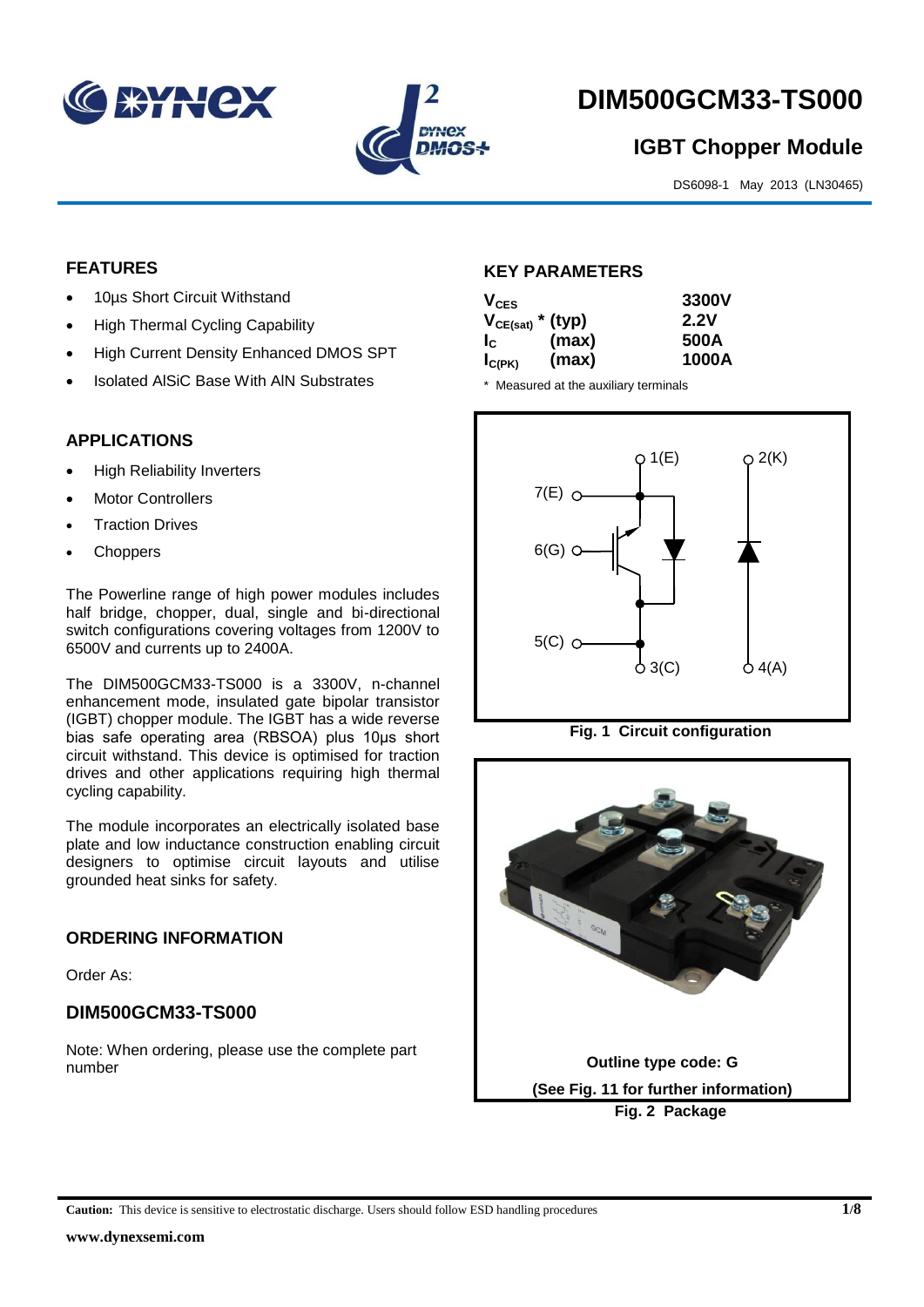#### **ABSOLUTE MAXIMUM RATINGS**

Stresses above those listed under 'Absolute Maximum Ratings' may cause permanent damage to the device. In extreme conditions, as with all semiconductors, this may include potentially hazardous rupture of the package. Appropriate safety precautions should always be followed. Exposure to Absolute Maximum Ratings may affect device reliability.

#### **Tcase = 25°C unless stated otherwise**

| Symbol           | <b>Parameter</b>                  | <b>Test Conditions</b>                                   | Max. | <b>Units</b> |
|------------------|-----------------------------------|----------------------------------------------------------|------|--------------|
| $V_{CES}$        | Collector-emitter voltage         | $V_{GE} = 0V$                                            | 3300 | V            |
| $V_{GES}$        | Gate-emitter voltage              |                                                          | ±20  | $\vee$       |
| $I_{\rm C}$      | Continuous collector current      | $T_{\text{case}} = 110^{\circ}C$                         | 500  | A            |
| $I_{C(PK)}$      | Peak collector current            | 1ms, $T_{\text{case}} = 140^{\circ}$ C                   | 1000 | A            |
| $P_{\text{max}}$ | Max. transistor power dissipation | $T_{\text{case}} = 25^{\circ}C$ , $T_i = 150^{\circ}C$   | 5.2  | kW           |
| $I^2t$           | Diode $I^2$ t value (IGBT arm)    | $V_R = 0$ , $t_p = 10$ ms, T <sub>i</sub> = 125°C        |      | $kA^2s$      |
|                  | Diode $I^2$ t value (Diode arm)   |                                                          |      | $kA^2s$      |
| $V_{\sf isol}$   | Isolation voltage - per module    | Commoned terminals to base plate.<br>AC RMS, 1 min, 50Hz | 6000 | $\vee$       |
| $Q_{PD}$         | Partial discharge - per module    | IEC1287, $V_1 = 3500V$ , $V_2 = 2600V$ , 50Hz RMS        | 10   | рC           |

#### **THERMAL AND MECHANICAL RATINGS**

| Internal insulation material:     | AIN              |
|-----------------------------------|------------------|
| Baseplate material:               | <b>AISiC</b>     |
| Creepage distance:                | 33mm             |
| Clearance:                        | 20 <sub>mm</sub> |
| CTI (Comparative Tracking Index): | >600             |

| <b>Symbol</b>    | <b>Parameter</b>                                      | <b>Test Conditions</b>                        | Min   | Typ. | Max | <b>Units</b> |
|------------------|-------------------------------------------------------|-----------------------------------------------|-------|------|-----|--------------|
| $R_{th(j-c)}$    | Thermal resistance – transistor (per arm)             | Continuous dissipation -<br>junction to case  |       |      | 24  | °C/kW        |
|                  | Thermal resistance – diode (IGBT arm)                 | Continuous dissipation -                      |       |      | 48  | °C/kW        |
| $R_{th(j-c)}$    | Thermal resistance - diode (Diode arm)                | junction to case                              |       |      | 48  | °C/kW        |
| $R_{th(c-h)}$    | Thermal resistance – case to heatsink<br>(per module) | Mounting torque 5Nm<br>(with mounting grease) |       | ۰    | 8   | °C/kW        |
| T <sub>i</sub>   |                                                       | Transistor                                    |       | ۰    | 150 | $^{\circ}C$  |
|                  | Junction temperature                                  | Diode                                         |       | ۰    | 150 | $^{\circ}C$  |
| $T_{\text{stg}}$ | Storage temperature range                             |                                               | $-40$ | ۰    | 125 | $^{\circ}C$  |
|                  |                                                       | Mounting - M6                                 |       | ۰    | 5   | Nm           |
|                  | Screw torque                                          | Electrical connections - M4                   |       |      | 2   | <b>Nm</b>    |
|                  |                                                       | Electrical connections - M8                   |       |      | 10  | Nm           |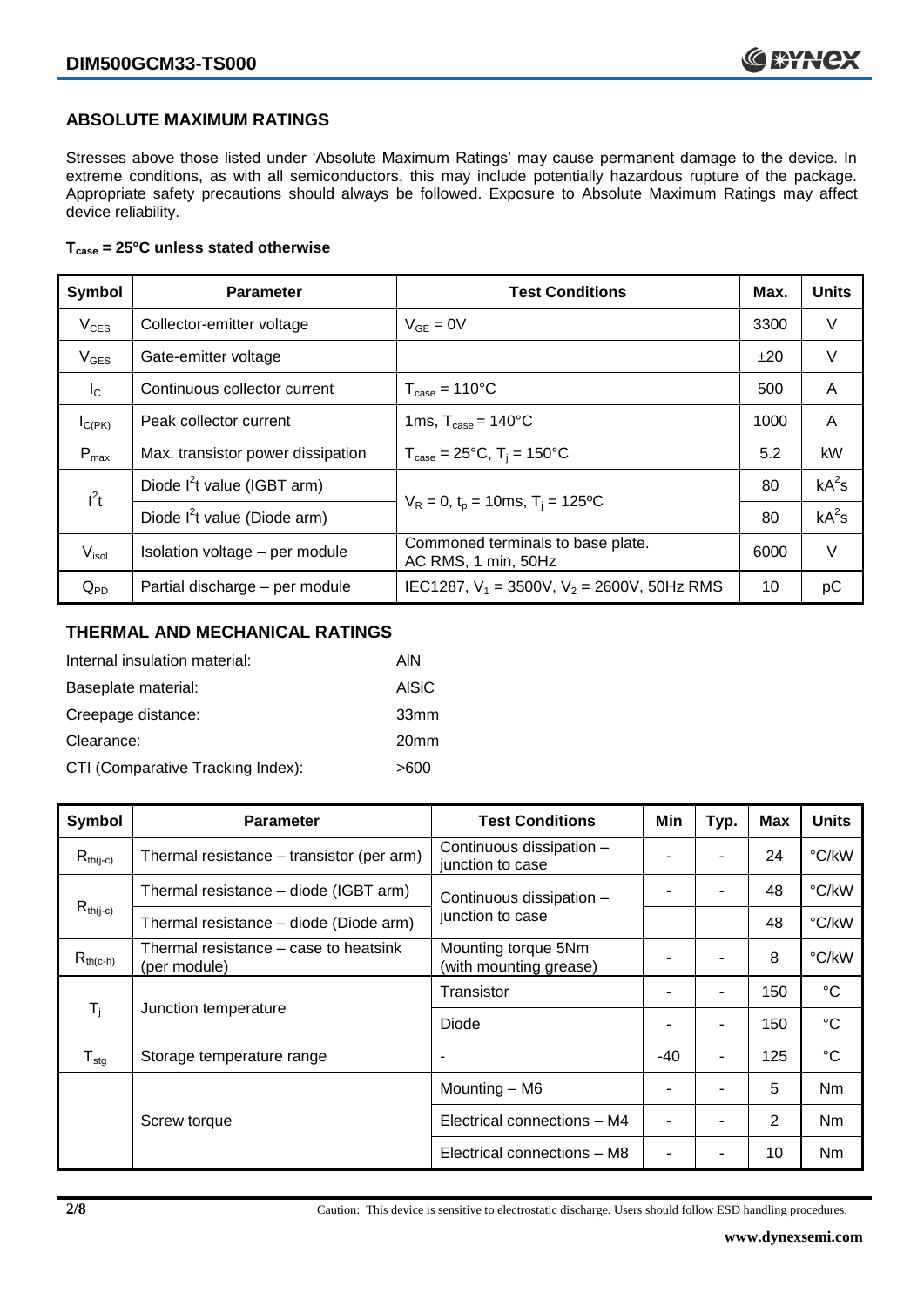### **ELECTRICAL CHARACTERISTICS**

#### **Tcase = 25°C unless stated otherwise.**

| <b>Symbol</b>      | <b>Parameter</b>                        | <b>Test Conditions</b>                                                                                                                                            | Min | <b>Typ</b>     | Max | <b>Units</b> |
|--------------------|-----------------------------------------|-------------------------------------------------------------------------------------------------------------------------------------------------------------------|-----|----------------|-----|--------------|
|                    |                                         | $V_{GE} = 0V$ , $V_{CE} = V_{CES}$                                                                                                                                |     |                | 2   | mA.          |
| $I_{\text{CES}}$   | Collector cut-off current               | $V_{GF} = 0V$ , $V_{CF} = V_{CFS}$ , $T_{case} = 125^{\circ}C$                                                                                                    |     |                | 30  | mA           |
|                    |                                         | $V_{GF} = 0V$ , $V_{CF} = V_{CES}$ , $T_{case} = 150^{\circ}C$                                                                                                    |     |                | 50  | mA           |
| $I_{\text{GES}}$   | Gate leakage current                    | $V_{GE} = \pm 20V$ , $V_{CE} = 0V$                                                                                                                                |     |                | 1   | μA           |
| $V_{GE(TH)}$       | Gate threshold voltage                  | $I_C = 40mA$ , $V_{GE} = V_{CE}$                                                                                                                                  |     | 5.7            |     | V            |
|                    |                                         | $V_{GE}$ = 15V, $I_C$ = 500A                                                                                                                                      |     | 2.2            |     | V            |
| $V_{CE(sat)}$      | Collector-emitter<br>saturation voltage | $V_{GE}$ = 15V, $I_C$ = 500A, T <sub>i</sub> = 125°C                                                                                                              |     | 2.8            |     | V            |
|                    |                                         | $V_{GE}$ = 15V, $I_C$ = 500A, T <sub>i</sub> = 150°C                                                                                                              |     | 3.0            |     | V            |
| $I_F$              | Diode forward current                   | DC                                                                                                                                                                |     | 500            |     | A            |
| $I_{FM}$           | Diode maximum forward current           | $t_p = 1$ ms                                                                                                                                                      |     | 1000           |     | A            |
|                    | Diode forward voltage<br>(IGBT arm)     | $I_F = 500A$                                                                                                                                                      |     | 2.4            |     | V            |
|                    | Diode forward voltage                   |                                                                                                                                                                   |     | 2.4            |     | V            |
|                    | (Diode arm)<br>Diode forward voltage    |                                                                                                                                                                   |     | 2.5            |     | V            |
| $V_F$ <sup>†</sup> | (IGBT arm)<br>Diode forward voltage     | $I_F = 500A$ , $T_i = 125^{\circ}C$                                                                                                                               |     |                |     |              |
|                    | (Diode arm)<br>Diode forward voltage    |                                                                                                                                                                   |     | 2.5            |     | $\vee$       |
|                    | (IGBT arm)                              | $I_F = 500A$ , $T_i = 150^{\circ}C$                                                                                                                               |     | 2.4            |     | $\vee$       |
|                    | Diode forward voltage<br>(Diode arm)    |                                                                                                                                                                   |     | 2.4            |     | $\vee$       |
| $C_{\text{ies}}$   | Input capacitance                       | $V_{CE} = 25V$ , $V_{GE} = 0V$ , f = 1MHz                                                                                                                         |     | 90             |     | nF           |
| $Q_{q}$            | Gate charge                             | ±15V                                                                                                                                                              |     | 10             |     | μC           |
| $C_{res}$          | Reverse transfer capacitance            | $V_{CE} = 25V$ , $V_{GE} = 0V$ , f = 1MHz                                                                                                                         |     | $\overline{2}$ |     | nF           |
| $L_M$              | Module inductance - per arm             |                                                                                                                                                                   |     | 25             |     | nH           |
| $R_{INT}$          | Internal resistance - per arm           |                                                                                                                                                                   |     | 260            |     | $\mu\Omega$  |
| $SC_{Data}$        | Short circuit current, I <sub>SC</sub>  | $T_i = 150^{\circ}C$ , $V_{CC} = 2500V$<br>$t_p \le 10 \mu s$ , $V_{GE} \le 15V$<br>$V_{CE \text{ (max)}} = V_{CES} - L^{\dagger} x \text{ dI/dt}$<br>IEC 60747-9 |     | 1850           |     | A            |

#### **Note:**

 $\dagger$  Measured at the power busbars, not the auxiliary terminals

 $\check{\phantom{a}}$  L is the circuit inductance + L<sub>M</sub>

**Caution:** This device is sensitive to electrostatic discharge. Users should follow ESD handling procedures **3/8**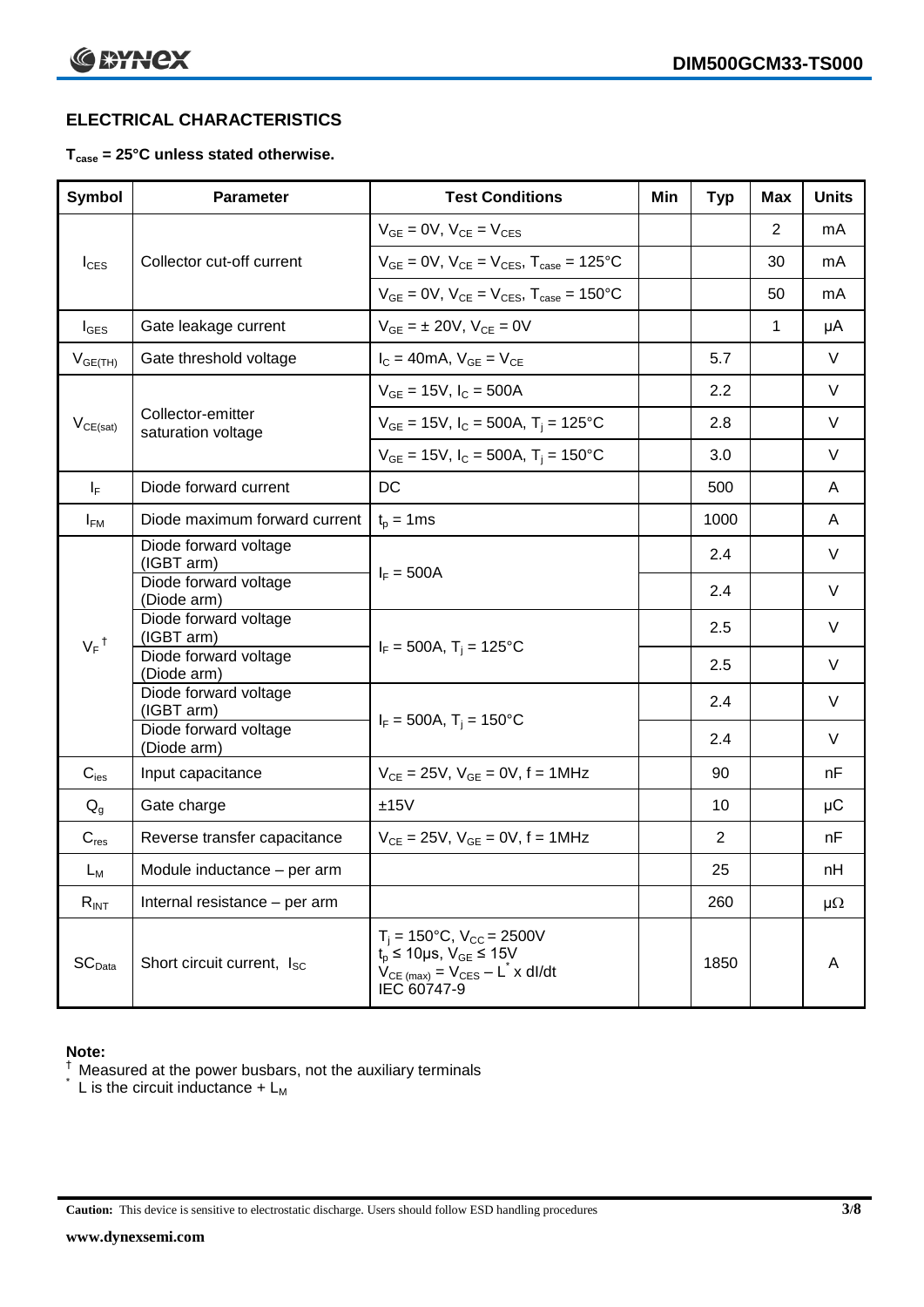### **ELECTRICAL CHARACTERISTICS**

**Tcase = 25°C unless stated otherwise**

| Symbol                      | <b>Parameter</b>               | <b>Test Conditions</b>                              | Min | Typ. | Max | <b>Units</b> |
|-----------------------------|--------------------------------|-----------------------------------------------------|-----|------|-----|--------------|
| $t_{d(\text{off})}$         | Turn-off delay time            | $I_c = 500A$                                        |     | 2700 |     | ns           |
| $t_{\rm f}$                 | Fall time                      | $V_{GE} = \pm 15V$                                  |     | 520  |     | ns           |
| $E_{OFF}$                   | Turn-off energy loss           | $V_{CF} = 1800V$                                    |     | 1000 |     | mJ           |
| $t_{d(on)}$                 | Turn-on delay time             | $R_{G(ON)} = 4.7\Omega$<br>$R_{G(OFF)} = 4.7\Omega$ |     | 1000 |     | ns           |
| $\mathfrak{r}_{\mathsf{r}}$ | Rise time                      | $C_{qe} = 100nF$                                    |     | 400  |     | ns           |
| $E_{ON}$                    | Turn-on energy loss            | $L_s \sim 100nH$                                    |     | 650  |     | mJ           |
| $Q_{rr}$                    | Diode reverse recovery charge  | $I_F = 500A$                                        |     | 285  |     | $\mu$ C      |
| $I_{rr}$                    | Diode reverse recovery current | $V_{CF} = 1800V$                                    |     | 310  |     | A            |
| $E_{rec}$                   | Diode reverse recovery energy  | $dl_F/dt = 1400A/\mu s$                             |     | 350  |     | mJ           |

#### **Tcase = 125°C unless stated otherwise**

| Symbol              | <b>Parameter</b>               | <b>Test Conditions</b>                              | Min | Typ. | Max | <b>Units</b> |
|---------------------|--------------------------------|-----------------------------------------------------|-----|------|-----|--------------|
| $t_{d(\text{off})}$ | Turn-off delay time            | $I_{C} = 500A$                                      |     | 2750 |     | ns           |
| t                   | Fall time                      | $V_{GF} = \pm 15V$                                  |     | 570  |     | ns           |
| $E_{OFF}$           | Turn-off energy loss           | $V_{CE} = 1800V$                                    |     | 1100 |     | mJ           |
| $t_{d(on)}$         | Turn-on delay time             | $R_{G(ON)} = 4.7\Omega$<br>$R_{G(OFF)} = 4.7\Omega$ |     | 1020 |     | ns           |
| t,                  | Rise time                      | $C_{qe} = 100nF$                                    |     | 420  |     | ns           |
| $E_{ON}$            | Turn-on energy loss            | $L_s \sim 100hH$                                    |     | 850  |     | mJ           |
| $Q_{rr}$            | Diode reverse recovery charge  | $I_F = 500A$                                        |     | 470  |     | μC           |
| $I_{rr}$            | Diode reverse recovery current | $V_{CF} = 1800V$                                    |     | 390  |     | A            |
| $E_{rec}$           | Diode reverse recovery energy  | $dl_F/dt = 1400A/\mu s$                             |     | 600  |     | mJ           |

#### **Tcase = 125°C unless stated otherwise**

| Symbol              | <b>Parameter</b>               | <b>Test Conditions</b>                              | Min | Typ. | <b>Max</b> | <b>Units</b> |
|---------------------|--------------------------------|-----------------------------------------------------|-----|------|------------|--------------|
| $t_{d(\text{off})}$ | Turn-off delay time            | $I_{C} = 500A$                                      |     | 2800 |            | ns           |
| t,                  | Fall time                      | $V_{GE} = \pm 15V$                                  |     | 550  |            | ns           |
| $E_{OFF}$           | Turn-off energy loss           | $V_{CF} = 1800V$                                    |     | 1150 |            | mJ           |
| $t_{d(on)}$         | Turn-on delay time             | $R_{G(ON)} = 4.7\Omega$<br>$R_{G(OFF)} = 4.7\Omega$ |     | 1030 |            | ns           |
| t,                  | Rise time                      | $C_{qe} = 100nF$                                    |     | 430  |            | ns           |
| $E_{ON}$            | Turn-on energy loss            | $L_s \sim 100nH$                                    |     | 950  |            | mJ           |
| $Q_{rr}$            | Diode reverse recovery charge  | $I_F = 500A$                                        |     | 535  |            | μC           |
| $I_{rr}$            | Diode reverse recovery current | $V_{CF} = 1800V$                                    |     | 400  |            | A            |
| $E_{rec}$           | Diode reverse recovery energy  | $dl_F/dt = 1400A/\mu s$                             |     | 650  |            | mJ           |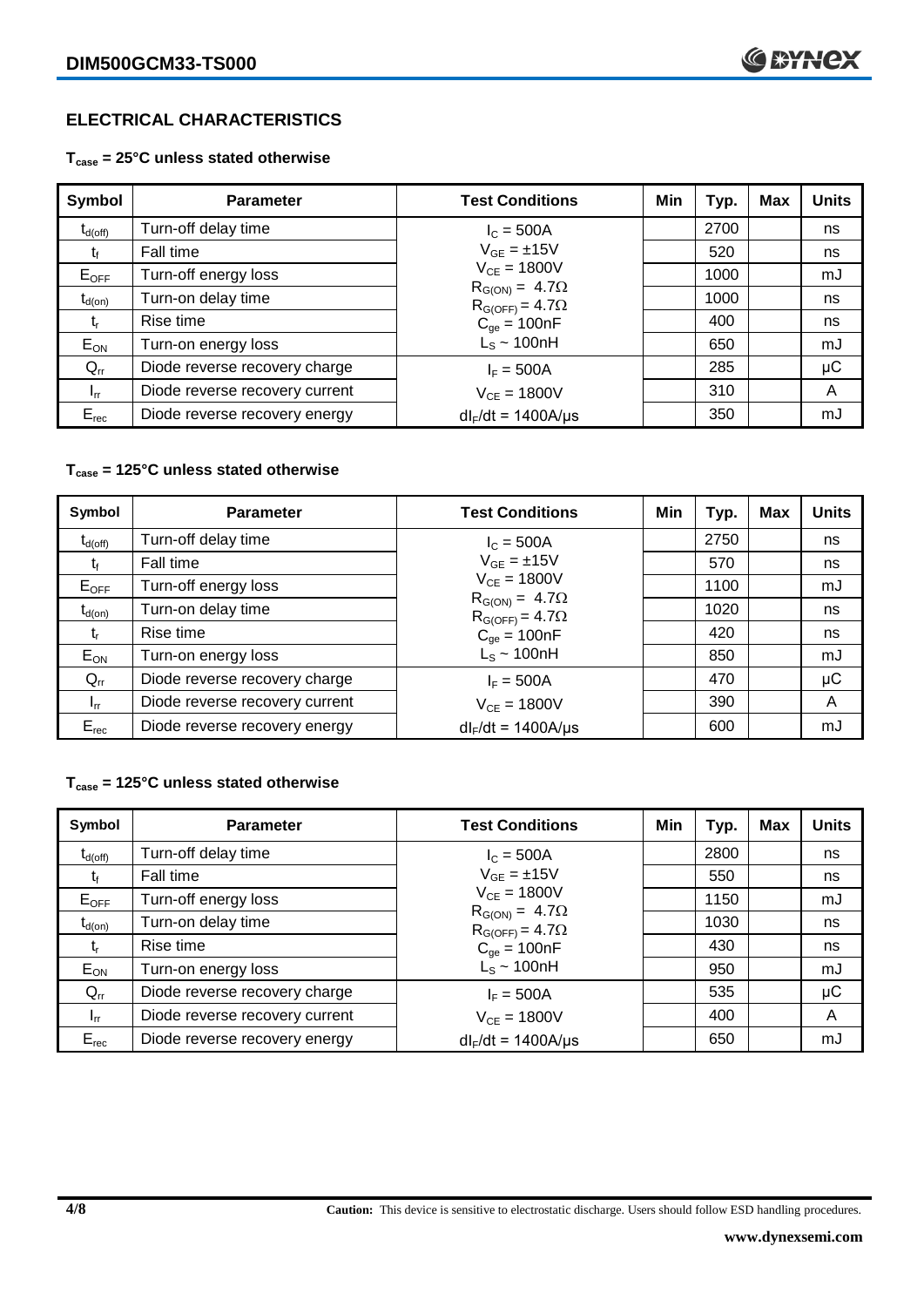

**Caution:** This device is sensitive to electrostatic discharge. Users should follow ESD handling procedures **5/8**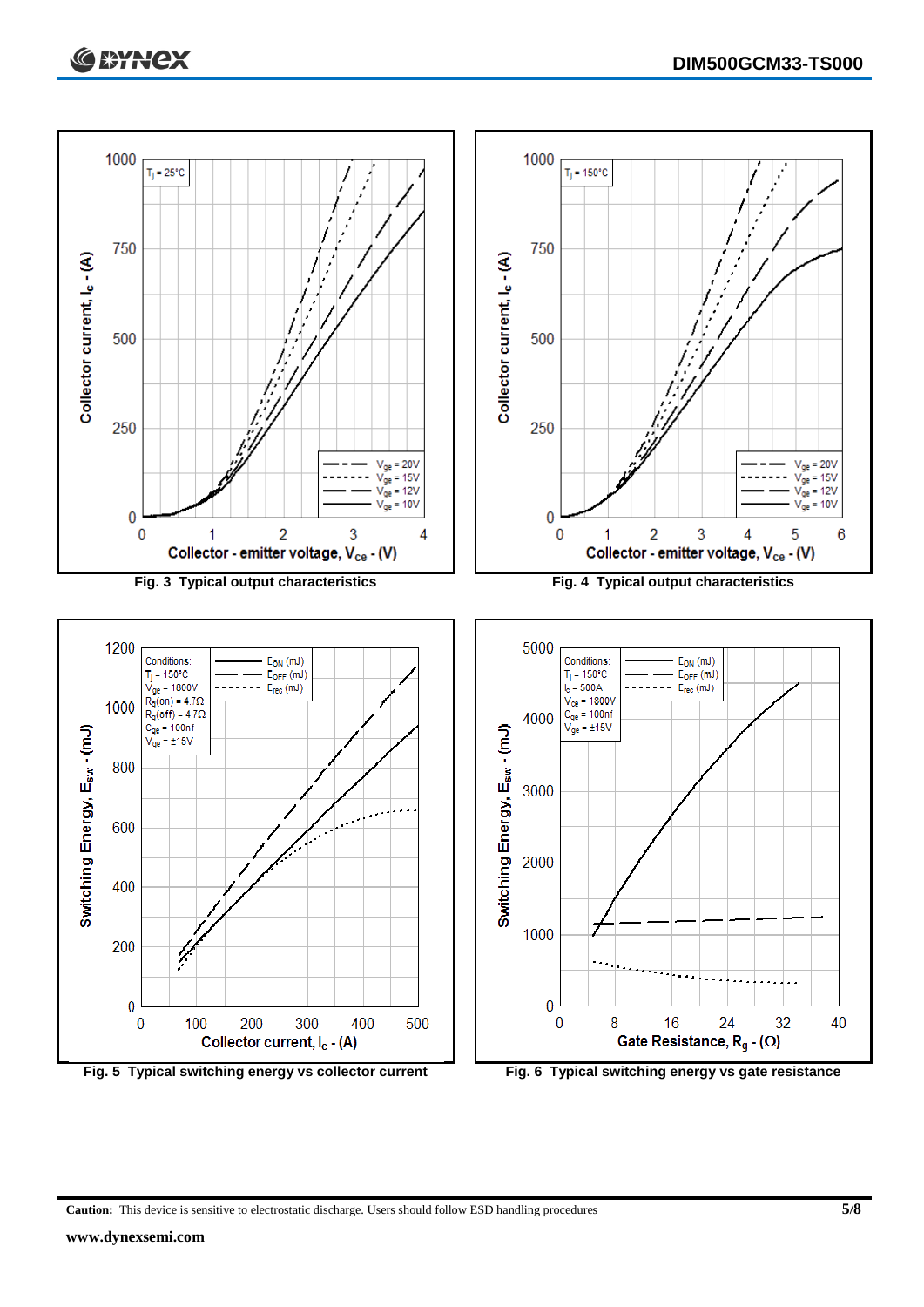

**6/8 Caution:** This device is sensitive to electrostatic discharge. Users should follow ESD handling procedures.

C \* Hex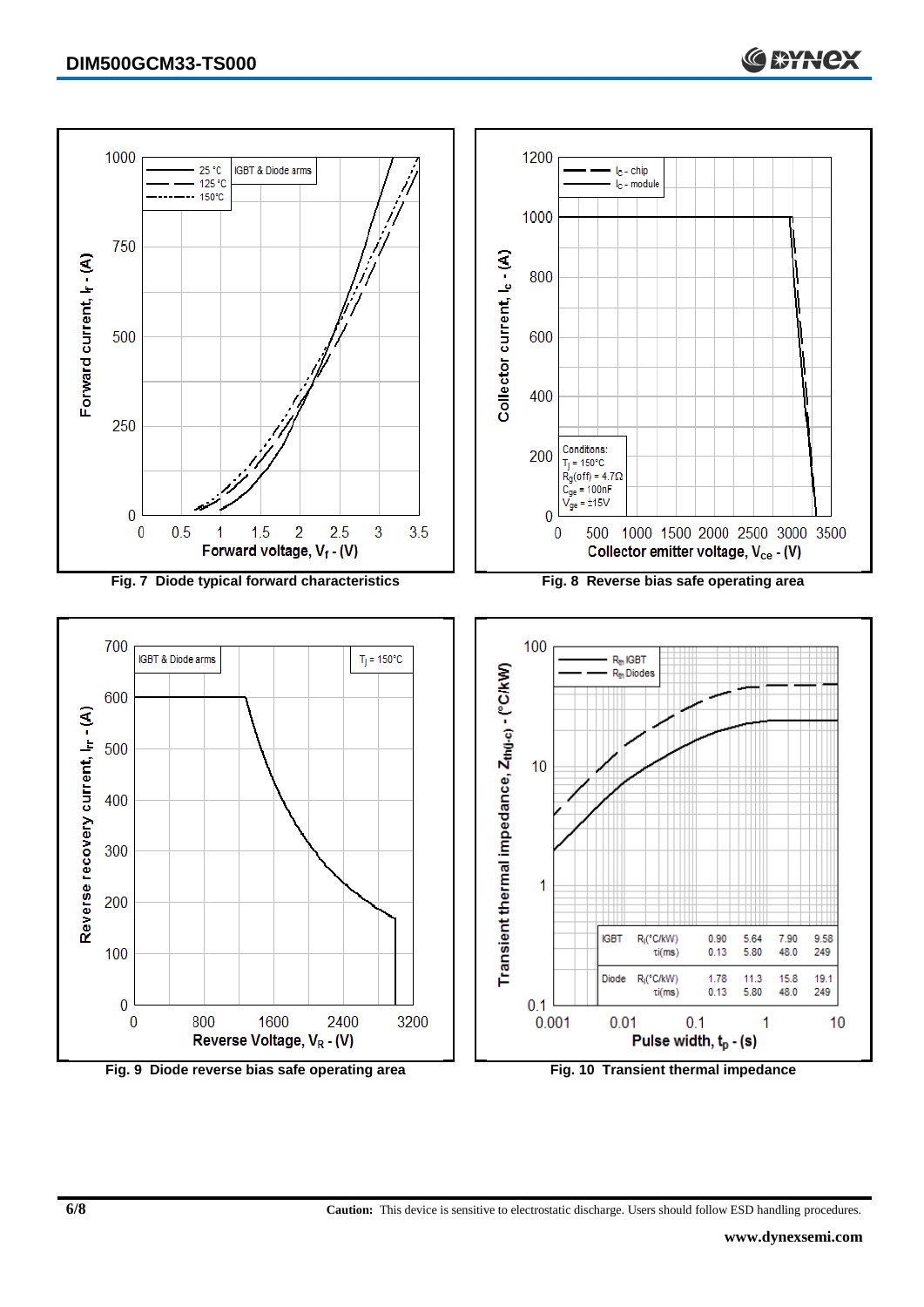

#### **PACKAGE DETAILS**

For further package information, please visit our website or contact Customer Services. All dimensions in mm, unless stated otherwise. **DO NOT SCALE.**



**Caution:** This device is sensitive to electrostatic discharge. Users should follow ESD handling procedures **7/8**